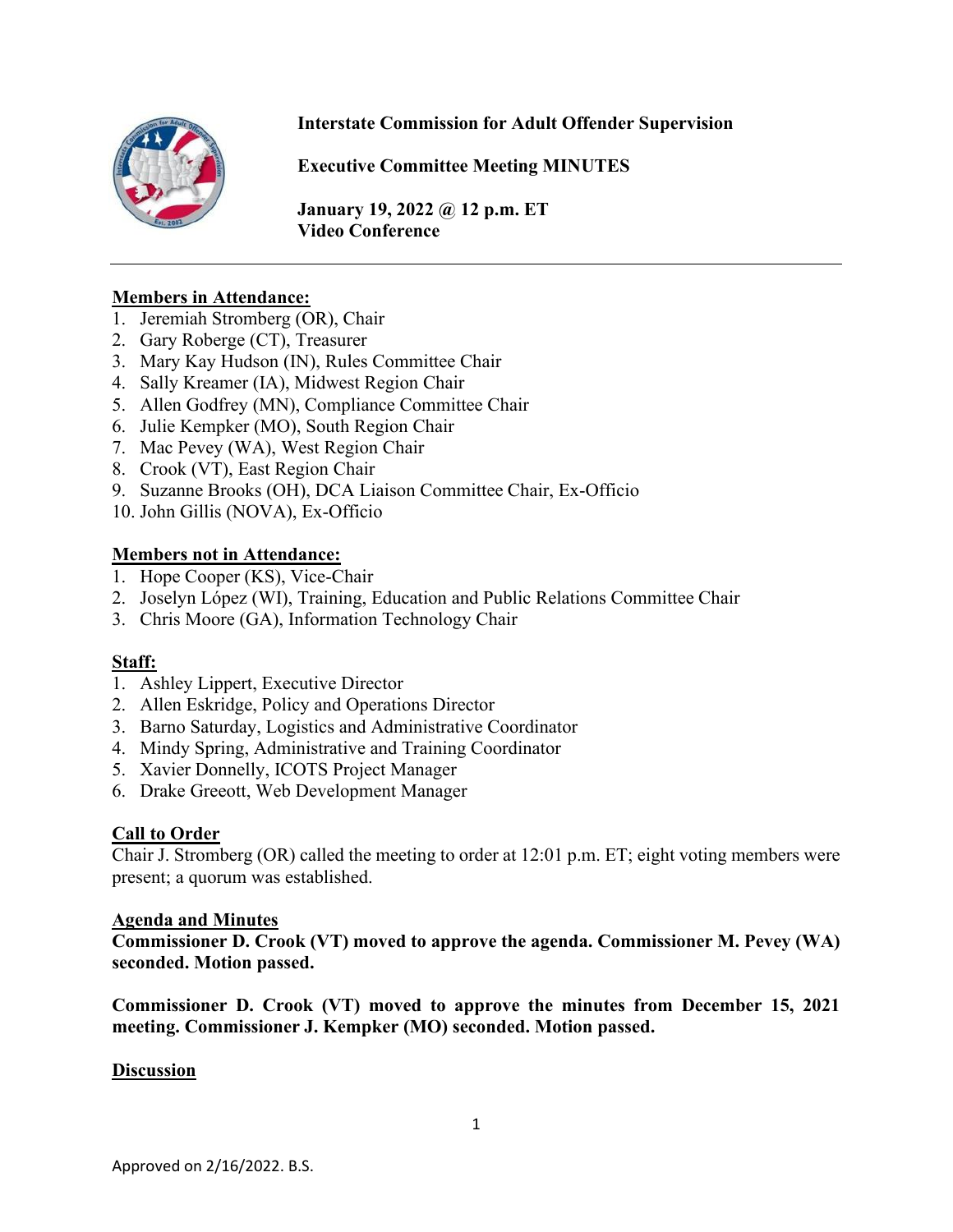*Compliance Committee report:* Commissioner A. Godfrey (MN) stated that the Compliance Committee met on December 21. The committee added a new goal - *To develop and recommend processes for modifying dashboard outcomes.*

Commissioner A. Godfrey (MN) stated that with the implementation of ICOTS and the resulting data standardization in 2009, the Commission was able to assess state performance on five identified areas of import. The Commission matured, and many states compliance rates were over 90%. The Compliance Committee partnered with the DCA Liaison Committee to review trends, recommend compliance dashboards modifications, and provide implementation timeframe.

In addition, the committee discussed recommendations for current and new dashboard outcomes including acceptance rates based on the FY21 compliance assessment of states. The committee voted to add the acceptance rates for incoming and outgoing cases to the compliance summary and quarterly emails to commissioners. The committee agreed it could be beneficial to see the other states and the nationwide rates of the discretionary and mandatory cases to compare one state's progress with the others.

The Compliance Committee also discussed a complaint filed against the Commonwealth of Kentucky for failing to issue a compact warrant. Ultimately, Kentucky had issued the nationwide warrant and acknowledged that they had been working with the courts throughout the process with no results until the formal complaint was filed. The committee agreed that the complaint was substantiated but did not approve a recommendation of default given the corrective actions taken by Kentucky to issue its warrant. The committee asked Kentucky to provide a written response that details the actions they would take to remedy future issues of this nature.

Commissioner A. Godfrey (MN) stated that the committee was going to review the Alaska vs. Florida case involving a failure to issue a nationwide warrant. However, Florida was able to resolve the issue and Alaska withdrew its complaint.

, *DCA Liaison Committee report:* DCA S. Brooks (OH) stated that earlier this month, she had met with the Rules Committee chair and the national office staff to review rules and best practices regarding the remote hearing process. The DCA Liaison Committee will start conversation on this issue at its February meeting. In addition, the committee will discuss an ICOTS enhancement on Gang Affiliation proposed by the West Region.

*Finance Committee Report:* Commissioner G. Roberge (CT) stated that the Finance Committee met on January 13, 2022. The Finance Committee continues to monitor the Commission's expenses. The Commission was 50% into the fiscal year and at 38% spending. All annual dues were paid. Executive Director A. Lippert rebalanced the Vanguard account to have 60% of funds in stocks and 40% in bonds. Total balance of the Vanguard account was \$2.5M. The Commission's savings account had \$1.3M.

*Rules Committee Report:* Commissioner M. Hudson (IN) stated that the Rules Committee scheduled its meetings for the year. At its upcoming meeting, the committee will consider the topics of remote hearings in retaking situations as well as the tolling feature in ICOTS and how it is manifested itself from state to state.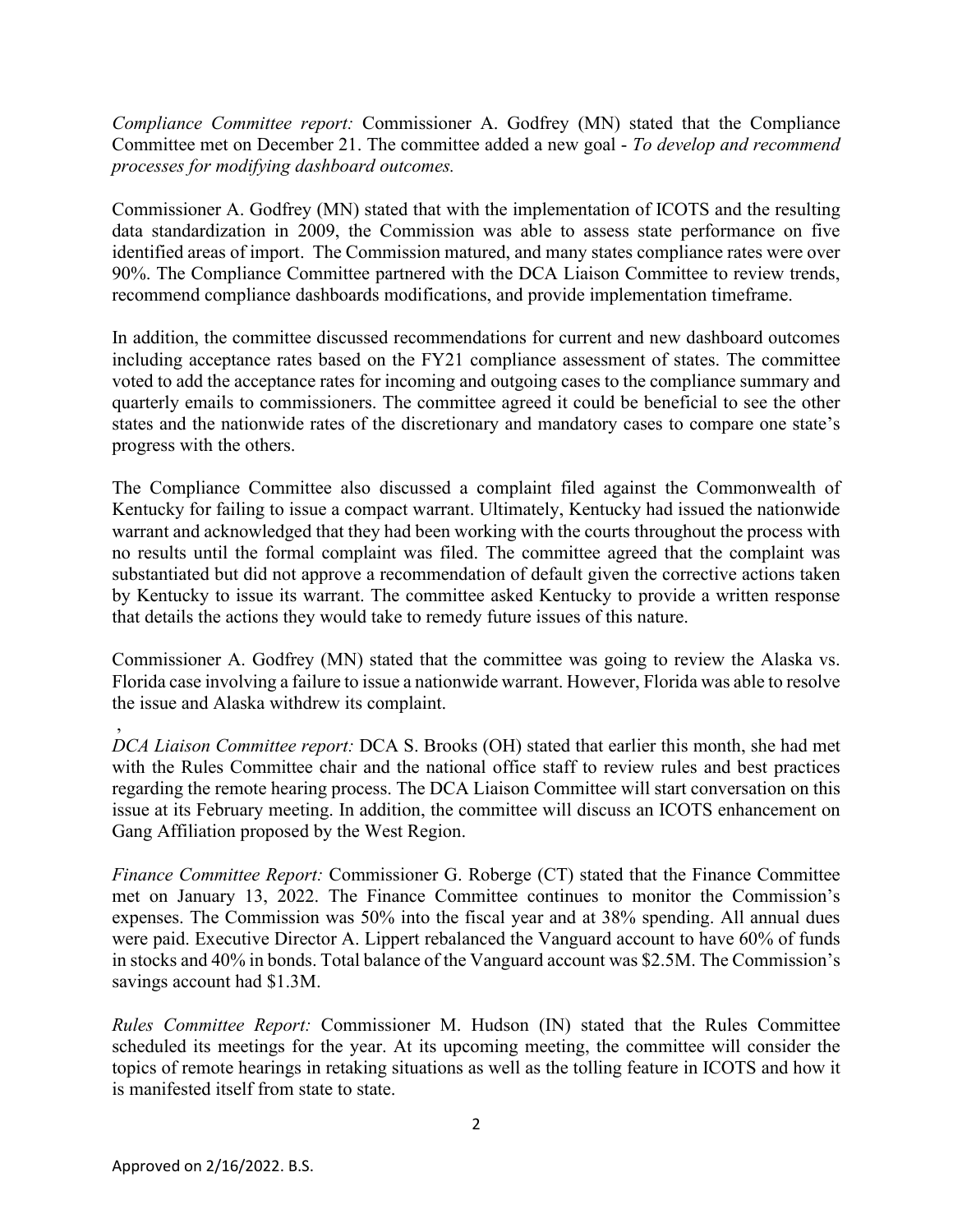*Training Committee Report:* Executive Director A. Lippert stated that the Training Committee had not met since the last Executive Committee.

The Commission will present at the APPA Winter Institute in Atlanta, Georgia in a few weeks.

*Technology Committee Report:* Executive Director A. Lippert stated that the Technology Committee met last week to discuss proposed ICOTS enhancements, changes to ICOTS privacy policy, and other business. The committee reviewed the ICOTS redesign project to improve the tracking system's look and user experience. The current ICOTS design was built in 2008 and had numerous outdated features. The new design will have a cleaner user interface, be more robust and user friendly.

She continued that several submitted ICOTS enhancement proposals were to improve user experience. Instead of paying Appriss to add them to ICOTS, the committee could put them on the waiting list and roll them into the new ICOTS design.

The committee will meet again after March 1, which is the deadline to submit ICOTS enhancement proposals.

*ABM Planning Workgroup Report:* Executive Director A. Lippert stated that the ABM Planning Workgroup will be meeting in January to finalize the 2022 ABM agenda and presenters. The committee will review the final agenda recommendation at its face-to-face meeting in April.

Executive Director A. Lippert and Chairman J. Stromberg (OR) continue to monitor other criminal justice organizations, their COVID protocol and handling of face-to-face meetings.

Currently, the NY Midtown Hilton Hotel, the host hotel for the 2022 ABM, requires all attendees to show a proof of vaccination to attend any in-house meetings.

*East Region Report:* Commissioner D. Crook (VT) stated that the East Region had not met since the last Annual Business Meeting. The region will meet on January 31.

*Midwest Region:* Commissioner S. Kreamer (IA) stated that the Midwest Region had not met since the last Executive Committee meeting. The region will meet again on February 1 to review ICOTS proposals submitted by the State of Minnesota.

*South Report:* Commissioner J. Kempker (MO) stated that the South Region will be meeting on January 25.

*West Region Report:* Commissioner M. Pevey (WA) stated that the West Region met on November 30 to review six ICOTS enhancement proposals proposed by the State of Nevada and the State of Washington. The region will meet again on January 25 to review a revised ICOTS enhancement proposed by the State of Nevada.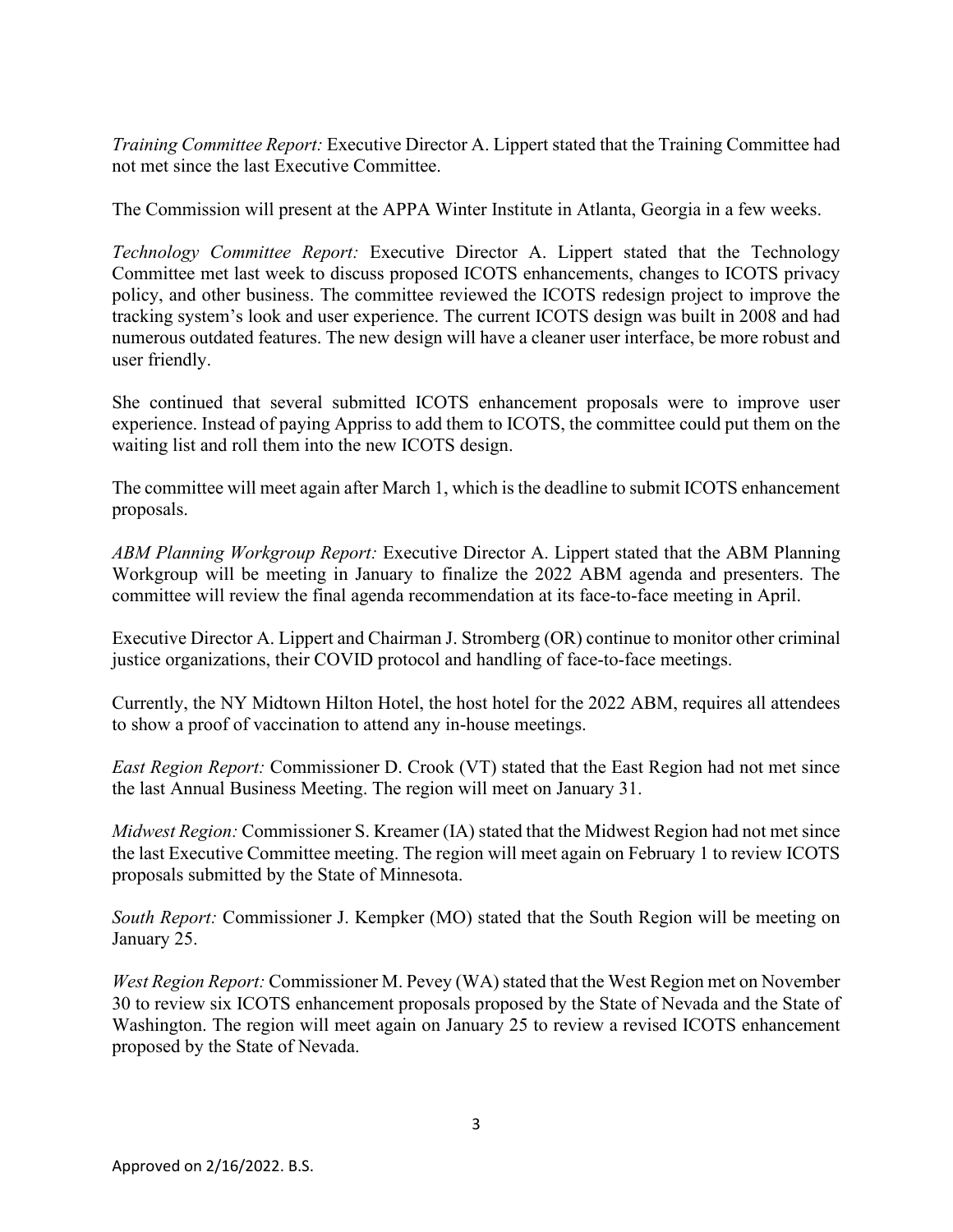*Victim Advocate Report:* Victim Advocate J. Gillis (NOVA) stated that the ICAOS contact program for victims was going well.

Executive Director A. Lippert stated that the program was a beneficial endeavor for the Commission. She suggested looking into marketing the program to make more people aware that this service was available.

*Executive Director Report:* Executive Director A. Lippert presented her report to the committee:

- Delaware appointed a new commissioner Heidi Collier.
- Five commissioners signed up for the New Commissioner Orientation scheduled for February 9, 2022. Vice-chair H. Cooper (KS) will lead the session.
- The national office is working on summarizing the results for the acceptance and rejection audit that will go out to the Compliance Committee and the Executive Committee for review and analysis.
- The national office continues to work with three states that have not submitted their state council update.
- The Compact Study project was progressing. The national office will be meeting with the University of Cincinnati Corrections Institute on February 1.
- The national office continues to work with the film crew on the Compact documentary. Their next meeting in scheduled for later this week.
- The national office was working on renewing its three-year contract with Appriss, the developer and hosting provider of ICOTS. At the last renewal, Appriss agreed to a 2.5% increase over three years, she asked for those same terms in this renewal. She noted that this year, inflation has risen by 7% and she expects their software providers to increase their renewal prices. She added that last year Appriss was bought by Equifax and its uncertain what their stance on renewal will be.
- The national office is working on building an internal contact management system (CRM) to manage all contact information through one entry point. In addition, developing this software may allow the national office to terminate other software services. The cost of the project was \$6,000. Since this expense is above the amount budgeted for outside web support, Executive Director A. Lippert asked the committee to approve funding the project.

# **Commissioner G. Roberge (CT) moved to approve initiation of CRM project. Commissioner J. Kempker (MO) seconded. Motion passed.**

• At the last meeting, the committee discussed Commission's response to a complaint from the Rocky Mountain Victim Law Center. Legal Counsel revise a letter from the Commission, and it was reviewed and approved by the Executive Committee by email.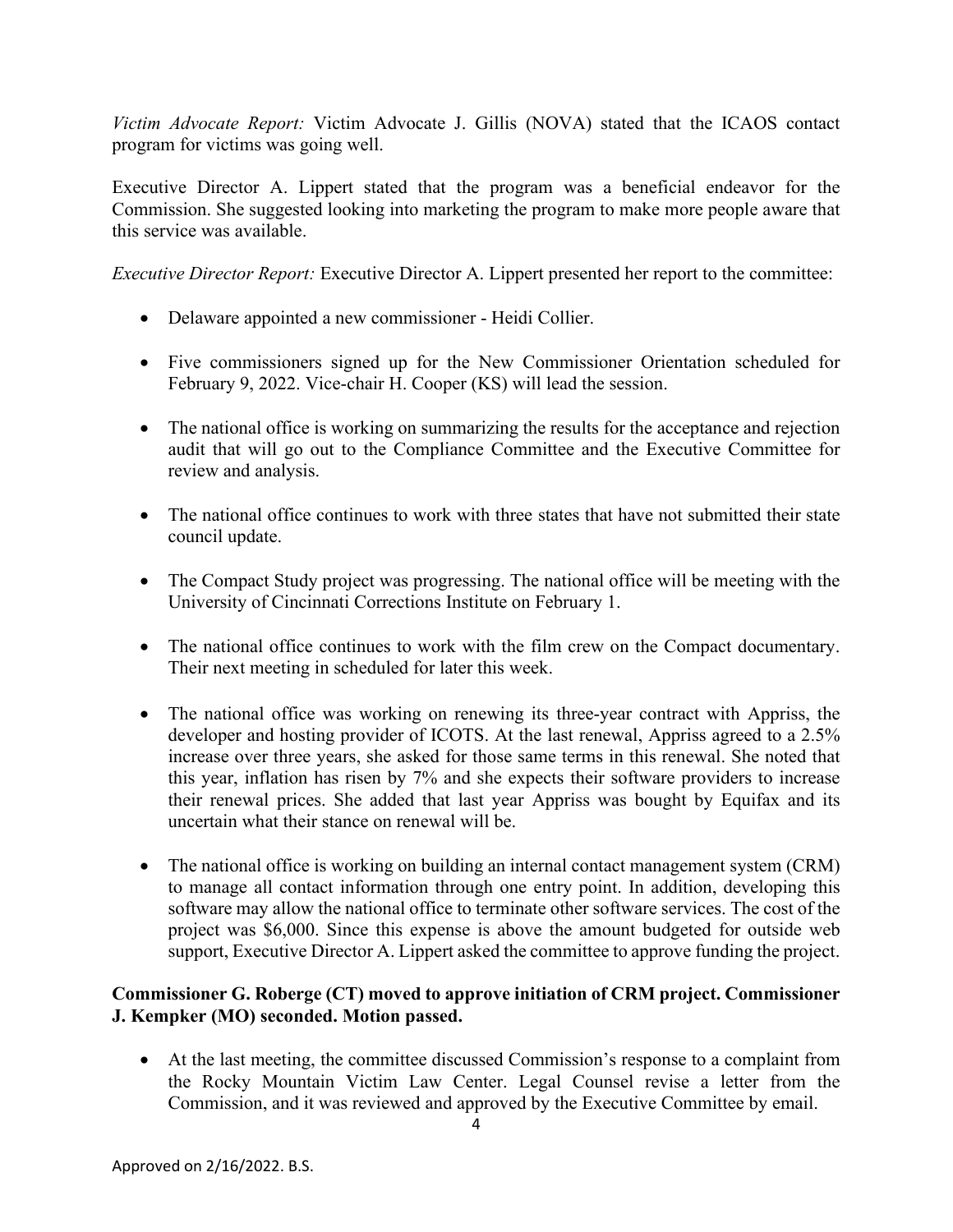Executive Director A. Lippert asked the committee to affirm its email vote.

**Commissioner A. Godfrey (MN) moved to affirm approval of revised response to Rocky Mountain Victim Law Center. Commissioner D. Crook (VT) seconded. Motion passed.** 

#### **Old/New Business**

There was no old/new business.

# **Adjourn**

**Commissioner G. Roberge (CT) moved to adjourn. Commissioner A. Godfrey (MN) seconded.** 

The meeting adjourned at 12:59 p.m. ET.

[Jeremiah Stromberg](https://eu1.documents.adobe.com/verifier?tx=CBJCHBCAABAAGMMokEIpFzXEV1c67R2hCPf5ffAVTi6k)<br>Jeremiah Stromberg (Feb 24, 2022 14:06 PST)